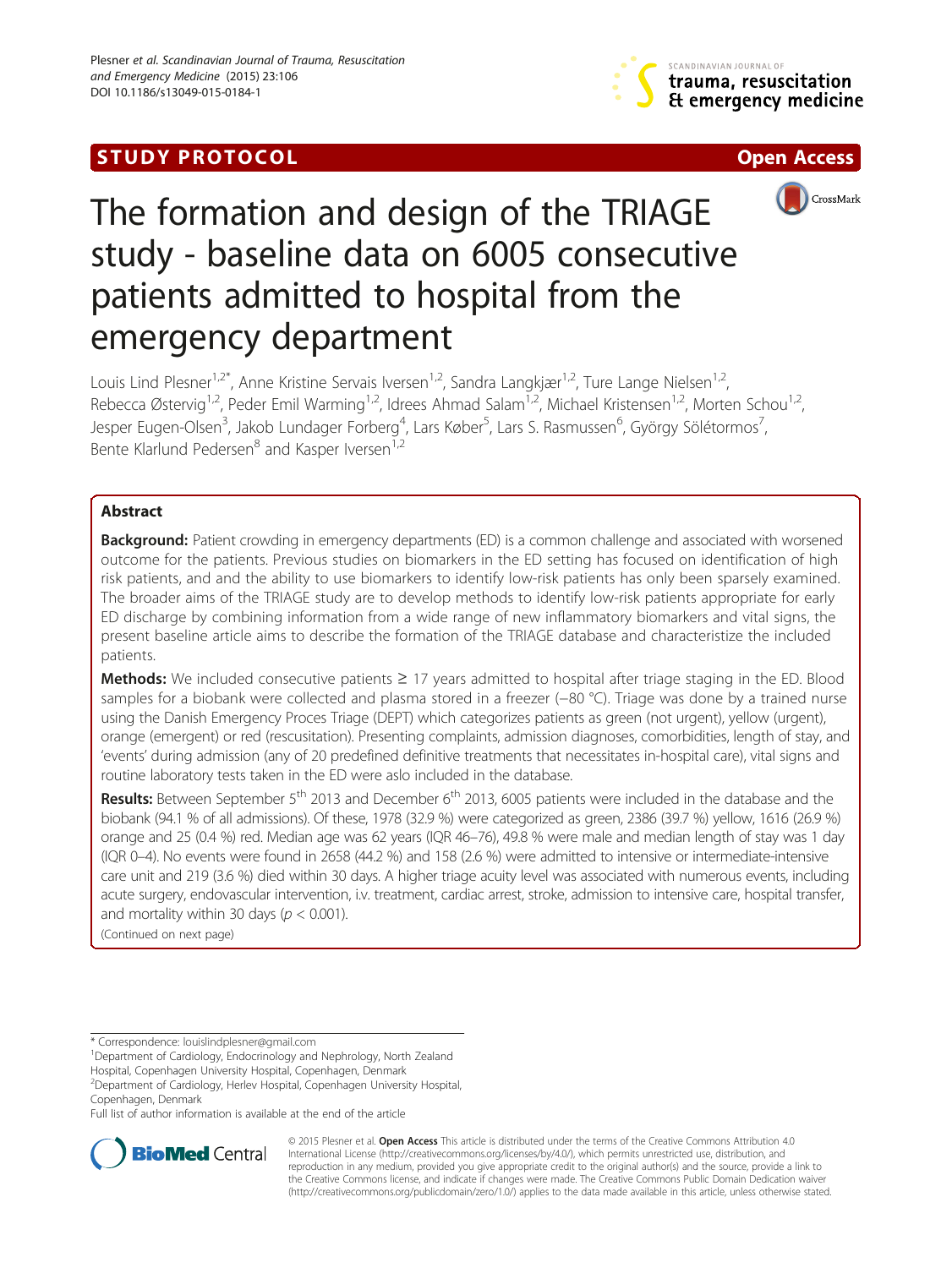#### (Continued from previous page)

Conclusion: The TRIAGE database has been completed and includes data and blood samples from 6005 unselected consecutive hospitalized patients. More than 40 % experienced no events and were therefore potentially unnecessary hospital admissions.

Keywords: Triage, Biomarkers, Emergency department risk stratification, Avoidable hospitalization, Biobank

# Background

There are annually around 800.000 acute admissions of adults in Denmark, and numbers have increased in recent years [[1\]](#page-7-0). Crowding in emergency departments (ED) and hospital wards are common problems and can be detrimental to patient outcome [\[2](#page-7-0)–[4](#page-7-0)]. It has recently been estimated that over 20 % of all acute hospital admissions are potentially avoidable [\[5\]](#page-7-0). Discovering ways of reducing unnecessary hospitalization is essential, as hospital admission is associated with adverse events such as infections, accidental injuries and cardiovascular complications [\[6](#page-7-0)], and early discharge has been shown to improve outcome [\[7](#page-7-0), [8\]](#page-7-0).

Triage algorithms for stratifying patients in the ED according to acuity level have been developed and employed for the purpose of prioritizing ressources and ensuring adequate attention to the sickest patients [[9](#page-7-0)]. The present triage algorithms have not been designed to identify patients in the ED with such a low need of acute treatment, that they can be immediately discharged to an outpatient clinic or follow-up by their own general practitioner.

New efficient tools enabling identification of these patients could result in substantial economical savings [\[10](#page-8-0)], provide better time to treat the high-risk patients and probably reduce adverse events and inconvenience associated with unnecessary hospitalizations of low-risk patients.

Several old and new biomarkers are useful to estimate short term prognosis [\[11](#page-8-0)–[16](#page-8-0)] and a recent theoretical study has suggested that the use of biomarkers would substantially strengthen the existing triage algorithms [\[17\]](#page-8-0).

The TRIAGE study is designed primarily to examine if a system combining biochemical markers with currently available data, including observations by a triage nurse, can identify patients who can be safely discharged to outpatient follow-up. Secondary objectives of the TRIAGE study are to investigate the prognostic value of several new and old biomarkers in a large population of unselected and consecutively admitted patients. These primary and secondary aims will be assesed in future publications.

The aims of the present article are to describe the formation of the TRIAGE database, the design of the study, and the characteristics of the included patients.

# Methods/Design

The formation of the database for the TRIAGE study took place at North Zealand University Hospital, which is a large hospital in the Capital Region of Denmark. The hospital is a 24-h acute care hospital offering medical, surgical, level-2 trauma, emergency and intensive care services for 310 000 citizens in North Zealand [\[18](#page-8-0)].

# Study design

The TRIAGE study was prospective and observational. There was non-stop inclusion of consecutive patients presenting to an emergency department (24 h 7 days/week) until target number was met (=6000). Admission, and thereby inclusion in the study, was defined as refferal to a bed and blood samples drawn in the ED. We included all patients admitted through the emergency department, but patients  $\leq$  17 years and obstetric patients were not included since they were admitted directly to the paediatric ED or obstetrics department, respectively. Patients detected in the field with major trauma, ST-elevation acute myocardial infarction or stroke within 2–3 h were admitted to the tertiary centre in the region.

## Data collection

All data were merged using the unique personal CPR number ('Central Personal Registry') into a secure webbased database, except the biomarker results. The biomarkers will be registered in an additional database (blinded and keyed by a subject identifyer). After the databases have been completed, all data will be merged and transferred to a central public server in Statistics Denmark and blinded prior to further analyses. Ongoing information about death, hospitalization and medication can be retreived from these central servers. The data derive from the three different sources listed below.

## Triage data

Data were obtained by trained and experienced triagenurses at the time of admission and entered into the database by a medical student and included age, gender, vital signs and triage category. Table [1](#page-2-0) shows the five-level Danish Emergency Proces Triage (DEPT) used in the ED, patients are categorised into five triage levels based on vital signs and a presenting complaint algorithm [[19](#page-8-0)]. DEPT is a Danish adaption and modification of the "Adaptive Process Triage" (ADAPT) developed in Sweden in 2006 [[20](#page-8-0)]. Patients triaged blue were not included in the study as they were never admitted at North Zealand Hospital according to our definition. Heart rate (HR), blood pressure (BP), respiratory rate (RR) and peripheral arterial oxygen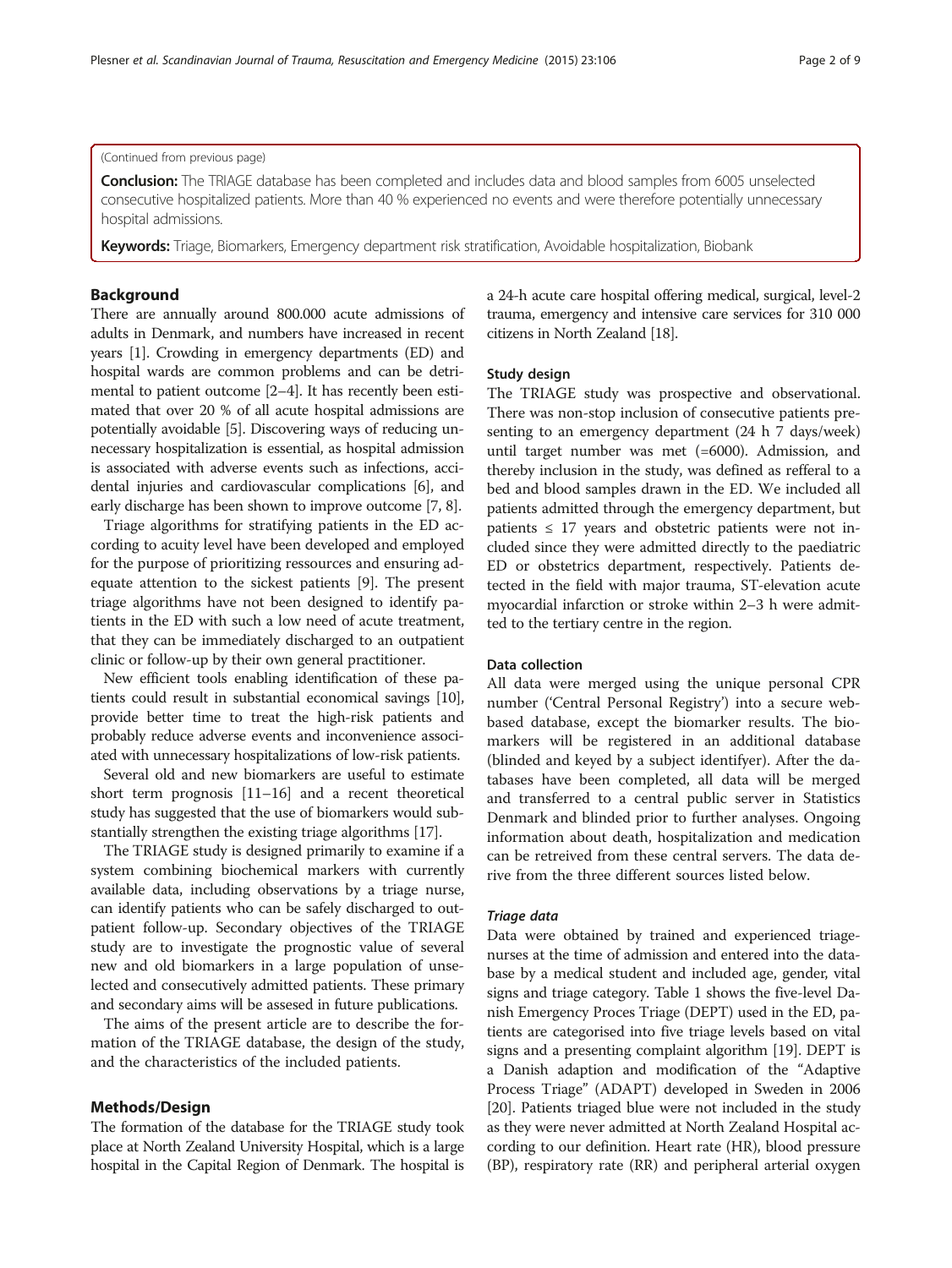<span id="page-2-0"></span>Table 1 The five categories of DEPT triage

| Rescuscitation         | Emergent                    | Urgent                         | Non-urgent                     | Non-urgent                   |
|------------------------|-----------------------------|--------------------------------|--------------------------------|------------------------------|
| Life threatened        | Critical illness            | Potentially unstable           | Stable                         | Unaffected                   |
| Constant re-evaluation | Re-evaluation every 15 min. | Re-evaluation every 60 min.    | Re-evaluation every 180 min.   | Re-evaluation every 240 min. |
| Acute Team             | Physician and Nurse         | Nurse $\rightarrow$ physician* | Nurse $\rightarrow$ Physician* | Nurse or physician           |
|                        |                             |                                |                                |                              |

DEPT (Danish Emergency Process) Triage: Each patient is assigned a triage level for each of the two main descriptors: 1) Vital signs and 2) presenting complaint. The nurse performing triage can increase a patients triage level if she believes the patient is more ill than what is determined by DEPT [[19\]](#page-8-0). \*Patients are seen by a physician, but the evaluation can be made by a nurse initially

saturation  $(SpO<sub>2</sub>)$  were measured on a patient monitor (Phillips Intellivue MP30) and temperature (Tp) was measured with an ear thermometer (Covidien Genius™2).

# Blood sample data

Blood samples were drawn by either a phlebotomist or a medical student as soon as possible (within 0–60 min following admission) and the procedure followed a predefined sequence to minimize the risk of preanalytical errors [\[21\]](#page-8-0).

Results from routine laboratory examinations were later retrieved from the hospital database (LABKA ll. Version 2.5.0.H2 Computer Sciences Corporation (CSC)) including CRP, hemoglobin, sodium, potassium, creatinine, albumin (Dimension Vista® 1500, Siemens Medical Solutions Diagnostics), and white blood cell count as well as platelet count (Sysmex XE-5000, Sysmex Corporation).

Additional blood was collected for storage in the biobank and subsequent analysis of a wide range of new inflammatory biomarkers. Blood samples were drawn simultaneously with the routine laboratory tests, and they were spun for 10 min at 1800 G within 120 min and transferred to 13 different cryotubes (8 serum, 4 plasma and 1 buffycoat per patient), each tube containing 0.5-1 ml. The cryotubes were immediately frozen at −20 °C and transferred to a central −80 °C freezer on the following day for final storage. The laboratory procedures were performed by medical students, who had been carefully instructed prior to the study.

#### Data from the patient file

Data on comorbidity, smoking habits, alcohol intake, social status, events during hospitalization (any of 20 predefined definitive treatments that necessitates inhospital care, i.e., Acute surgery, endovascular procedure, death within 30 days etc. - see Table [3](#page-6-0). The events had been predefined in the study protocol), hospital length of stay (LOS), and hospital discharge diagnosis were also retrieved from the patient file (OPUS Arbejdsplads, version 2.5.0.0 Computer Sciences Corporation (CSC)). Information about death within 30 days after admission was retrieved from the central public server in Statistics Denmark.

### Identification of unnecessary admissions

An unnecessary hospitalization was defined as a situation where a patient could have been handled by the general practioner or by an outpatient clinic within 1–2 weeks. Patients who experienced at least one of the predefined events, were identified and categorized as definate necessary hospitalizations, but the list of events was not constructed to deem whether a hospitalization could have been unnessesary as it has previously been argued that a list of predefined criteria for measuring the appropriateness of an admission can never be sufficient [\[22](#page-8-0)]. Therefore we had two specialists in internal medicine or emergency medicine independently assessing the files of patients with none of the specified events to determine if it could be considered an unnecessary or necessary admission. Only when both specialists agreed, the admission was considered unnecessary. The specialists were blinded from the information of whether they were the primary or secondary reviewer of the patient case and from the judgement of the other.

#### Identification of high-risk patients

Patients with admission to intensive care unit within 30 days or semi-intensive care unit within 14 days or death within 30 days will be categorized as high-risk patients.

# Ethics

The study was conducted according to Danish ethical regulations and was approved by the Danish Data Protection agency (J. 2007-58-0015).

# Consent

Regarding consent from patients, formal ethical approval was not necessary for this study. After completion of the biobank, all data will be transferred to a central server. All patients will thereafter be blinded, but with a unique patient number. It is thereafter possible to connect the triage database with all other Danish registers and get information of death, biochemistry, medication, admissions etc. This procedure is in accordance with ethical regulations.

#### Sample size

A definite sample size was not caluclated prior to the study, as the percentage of patients with unnecessary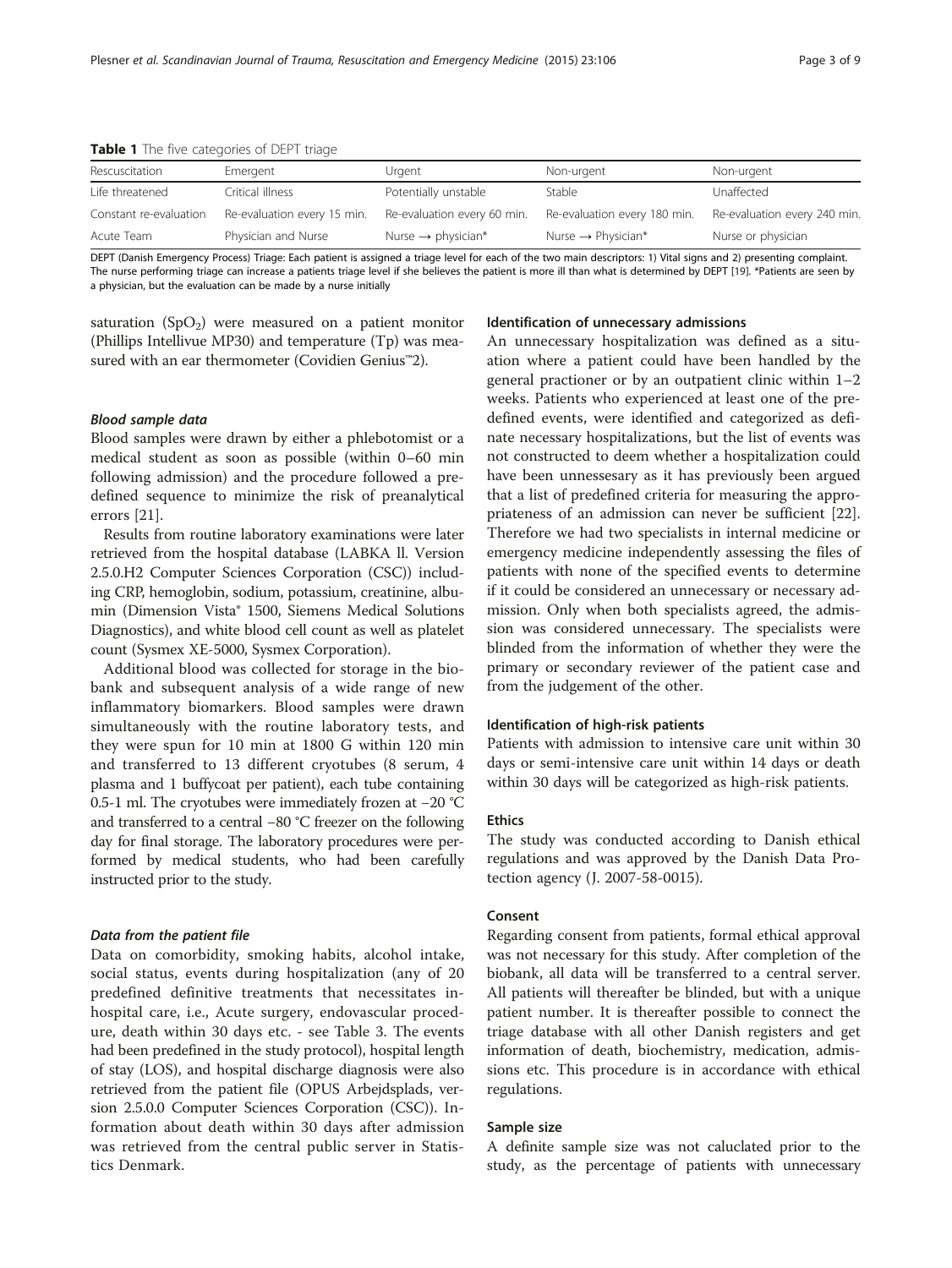admission were unknown. We anticipated that at least 20 % of the population would be unnecessarily admitted. A triage used for sending patients home directly from the ED should ensure that the risk of it being a necessary admission should be very small (less than 0.1 % corresponding to a specificity of 99.9 %). The sensitivity of the model should be at least 20 %. Thus, with 6000 admissions the triage should be able to identify 240 (20 %) of the hypothesized 1200 unnecessary admissions, that could be discharged immediately.

# **Statistics**

Continuous data are presented as mean with standard deviation (SD) or as median with interquartile range (IQR) where appropriate and categorical data are presented as n(%). Continuous variables are compared using the Student's t-test and categorical variables are compared using the Chi-square-test. One-way ANOVA or Kruskal Wallis H test are used to compare continuous data across the 4 triage categories when data is normally or non-normally distributed, respectively. Reporting frequencies of events by different investigators were compared using chi-squared tests. were A two-sided probability of  $p < 0.05$  was considered statistically significant. All analyses were performed using SPSS software version 22.0 (IBM corp., USA).

# Results

We included data on 6005 consecutive patient admissions between September 5th, 2013 and December 6th, 2013. This corresponds to 94.1 % of the total number of admitted patients ( $n = 6383$ ) in the study period (Fig. 1).

Median age was 62 years (IQR 46–76) and 49.8 % were males. Median LOS was 1 day (IQR 0–4). Mean vital values were: systolic BP 136 mmHg (SD 23.5), HR 82 per min (SD 19), Tp 36.8 °C (SD 0.8), SpO<sub>2</sub> 97.7 % (SD 2.5) and RR 17 per min (SD 3.8). There were 570 patients (9.5 %) who recieved oxygen therapy during  $SpO<sub>2</sub>$  measurement. Vital



values according to triage stage are shown in Additional file [1](#page-7-0): Table S1. A total of 2658 patients (44.2 %) experienced no events during admission, while 158 (2.6 %) were admitted to intensive or intermediate-intensive care unit and 219 (3.6 %) died within 30 days. Distribution of patient presenting complaints and admission diagnoses are found in Figs. [2](#page-4-0) and [3](#page-4-0), respectively.

Patient characteristics according to triage category are displayed in Table [2.](#page-5-0) There was a significant relationship between level of urgency and increasing age, male gender, and comorbidity. There was a significant association between triage category and numerous events during hospitalization, including acute surgery, endovascular intervention, i.v. treatment, cardiac arrest, stroke, admission to intensive care, transfer to another hospital, and mortality within 30 days (Table [3](#page-6-0)).

There was a significant variation in reporting frequency across different investigators for only two events: trombolysis (0 %-1.2 %,  $p = 0.04$ ) and admission to intensive care  $(0.8-3.6\%, p < 0.01).$ 

#### Characteristics of the patient admissions not included

There were 378 (5.9 %) patient admissions not included for further analysis, due to missing triage category and/ or blood sample for the biobank. Compared to the included patients, they had a higher age, longer LOS, lower BP and  $SpO<sub>2</sub>$  at admission, as well as higher HR and RR. Significantly more patients were triaged red or orange (35.4 % vs. 27.3 %). Many events were more common in this group: i.v. treatment, i.v.-diuretics, antibiotic treatment, admissions lasting more than 3 days, not due to social factors or complications due or to initiated treatments or investigations within 30 days, cardiac arrest within 30 days, admission to intensive or semi-intensive care and death within 30 days. They also had a significantly higher burden of comorbidities such as diabetes, kidney disease, liver disease, rheumatic disease, use of alcohol and smoking. They were more often living alone, residents of a nursing home or subjects to domestic help. (All data including p-values are presented in Additional file [2](#page-7-0): Table S2)

There were no events in 106 (28 %) of the patient admissions not included corresponding to 3.8 % of the total number of admissions with no events.

#### Missing data

Presenting complaint or admission diagnosis was lacking in the patient file in <2 % of cases (Figs. [2](#page-4-0) and [3](#page-4-0)), and all 8 routine laboratory tests were available in 5548 admissions (92.4 %). BP, HR and  $SpO<sub>2</sub>$  were all available in 84 % of admissions. The most frequently missing variables from the triage were temperature (27.4 % missing) and respiratory rate (18.4 % missing) (Additional file [1:](#page-7-0) Table S1).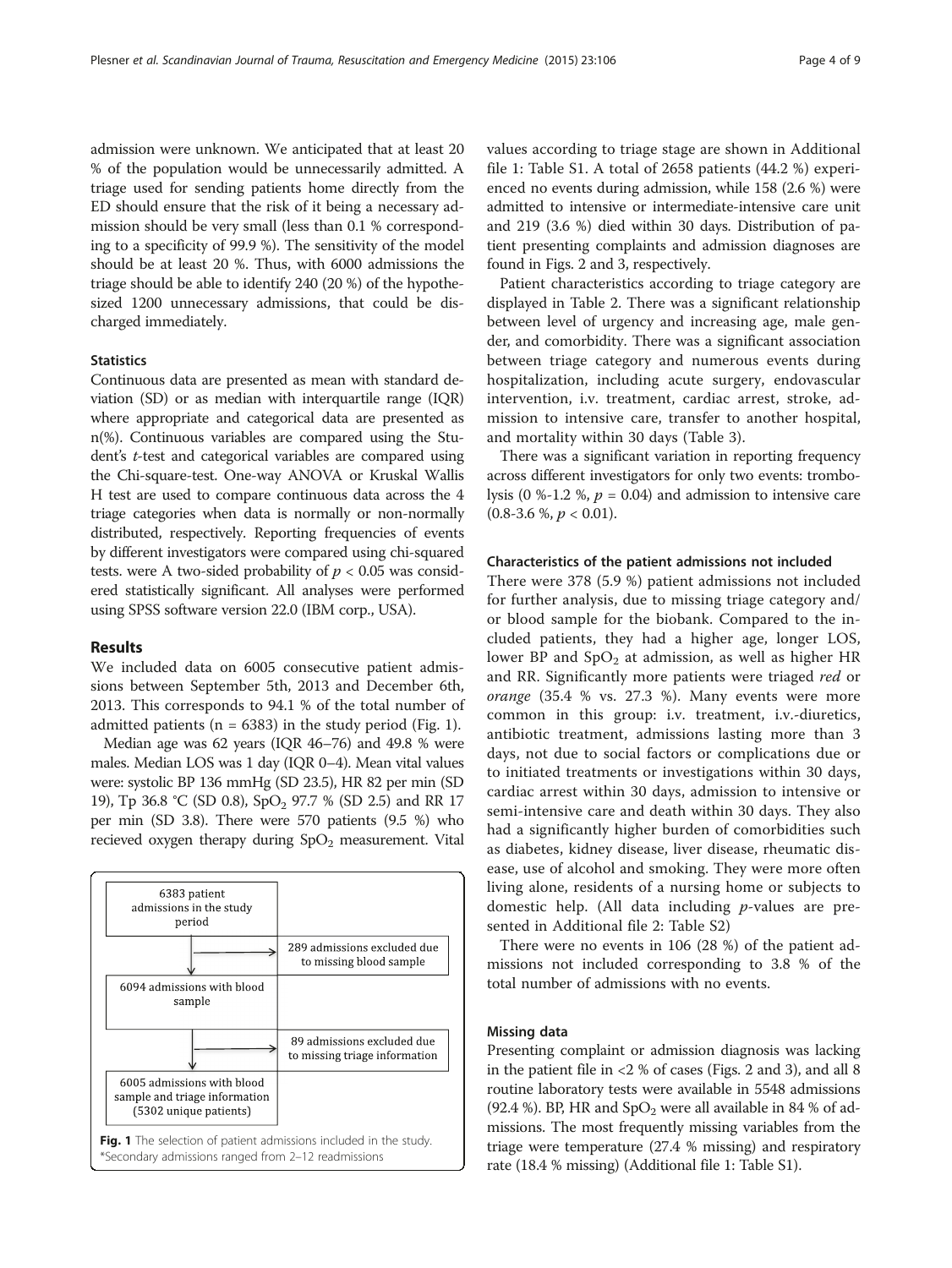<span id="page-4-0"></span>

# Discussion

We achieved the goal of assembling a database with data and blood samples from more than 6000 admissions of consecutive patients admitted to the hospital through the emergency department. Patients were included 24 h a day, 7 days a week, which resulted in inclusion of 94.1 % of all admitted patients.

Crowding in the emergency department can be detrimental to patient outcome [[2](#page-7-0), [3\]](#page-7-0) and with economical cutbacks in the health sector, prioritizing resources is crucial. A

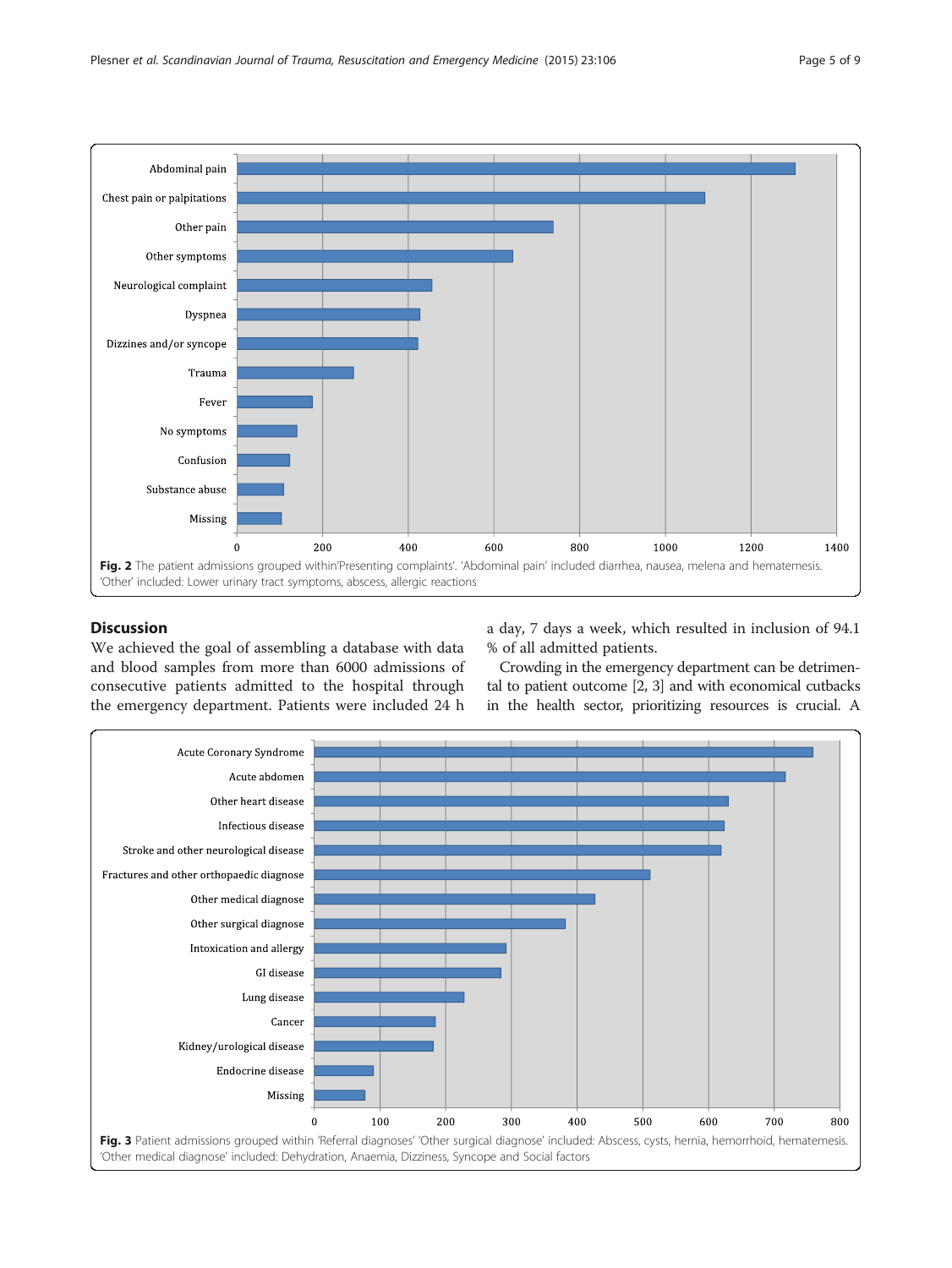|                              | Green ( $n = 1741$ ) | Yellow ( $n = 2094$ ) | Orange $(n = 1445)$ | Red $(n = 22)$ | $P$ value* |
|------------------------------|----------------------|-----------------------|---------------------|----------------|------------|
| Age, median years (IQR)      | $61(44 - 76)$        | $61(44 - 76)$         | 64 (50-77)          | 72 (66-82)     | < 0.001    |
| Gender, male n (%)           | 825 (47.4)           | 1015 (48.5)           | 747 (51.7)          | 17(77.3)       | 0.004      |
| LOS, median days (IQR)       | $1.0(0-3)$           | $1.0(0-4)$            | $1.0(1-5)$          | $5.0(1.75-8)$  | < 0.001    |
| Ischemic heart disease n (%) | 109(6.3)             | 150 (7.2)             | 223 (15.4)          | 4(18.2)        | < 0.001    |
| Heart failure, n (%)         | 54(3.1)              | 102 (4.9)             | 112(7.8)            | 5(22.7)        | < 0.001    |
| Hypertension, n (%)          | 352 (20.2)           | 420 (20.1)            | 400 (27.7)          | 7(31.8)        | < 0.001    |
| Diabetes, n (%)              | 171 (9.8)            | 189 (9.0)             | 187 (12.9)          | 5(22.7)        | < 0.001    |
| COPD, n (%)                  | 96(5.5)              | 171(8.2)              | 131(9.1)            | 4(18.2)        | < 0.001    |
| Kidney disease, n (%)        | 56(3.2)              | 75 (3.6)              | 49 (3.4)            | 1(4.5)         | 0.925      |
| Liver disease, n (%)         | 29 (1.7)             | 31(1.5)               | 15(1.0)             | 2(9.1)         | 0.010      |
| Rheumatic disease, n (%)     | 34(2.0)              | 47(2.2)               | 26(1.8)             | 0(0.0)         | 0.709      |
| Cancer, n (%)                | 248 (14.2)           | 292 (13.9)            | 179 (12.4)          | 2(9.1)         | 0.389      |
| Smoking, n (%):              |                      |                       |                     |                | < 0.001    |
| Former                       | 314 (18.0)           | 456 (21.8)            | 381 (26.4)          | 5(22.7)        |            |
| Current                      | 405 (23.3)           | 488 (23.3)            | 368 (25.5)          | 8(36.4)        |            |
| Alcohol abuse, n (%)         | 143 (8.2)            | 156 (7.4)             | 109(7.5)            | 5(22.7)        | 0.052      |
| Social aspects, n (%):       |                      |                       |                     |                |            |
| Living alone                 | 352 (20.2)           | 396 (18.9)            | 341 (23.6)          | 3(13.6)        | 0.006      |
| Domestic help                | 153 (8.8)            | 160(7.6)              | 147 (10.2)          | 2(9.1)         | 0.075      |
| Nursing home                 | 77 (4.4)             | 107(5.1)              | 67(4.6)             | 1(4.5)         | 0.788      |

<span id="page-5-0"></span>**Table 2** Demographics and comorbidities according to Triage stage (unique patients)

\*P value indicates significant difference between the triage categories. Alcohol abuse was defined as ≥ 3 units of alcohol/day

LOS Lenght of stay, COPD Chronic obstructive pulmonary disease. Green/yellow/orange/red refers to triage acuity level in DEPT: non-urgent/urgent/emergent/ resuscitation respectively, (Table [1](#page-2-0) for detalis)

recent Danish study based on 2.65 million patient admissions shows that a high bed occupancy significantly increases in-hospital mortality and 30-day mortality [\[4](#page-7-0)]. In a recent article by O'Cathain et al., 22 % of almost 15 000 000 acute emergency admissions were deemed potentially unnecessary based on review of the admission diagnoses, searching for conditions know to be rich in avoidable admissions [[5](#page-7-0)]. However, early identification of low-risk patients in the emergency department can be challenging. ER crowding could potentially be alleviated by faster discharge and/or faster admission to an inpatient bed.

The use of clinical scores for risk prediction have previously shown benefit primarily in groups of patients and not individuals [[23\]](#page-8-0), but even though previous models have not had the diagnostic quality to apply on individuals it is still essential to retest this idea in a more modern and advanced model. Future studies will show if the primary aim of the TRIAGE study can be fulfilled, but if it is possible to develop a model with the desired sensitivity and specificity of unnecessary admissions, this could be a potential major aid to the physicians in the ED.

There is considerable potential in using biochemichal markers in prognostic staging, also as a tool for identifying low-risk patients [[17](#page-8-0)], and already it has been proven that

combinations of vital values and standard blood tests have a high discriminatory power between high and low-risk patients in the acute setting [[24, 25\]](#page-8-0). However, it has also been shown that the standard blood panel have only limited predictive power in risk assessment when added to physiological parameters [\[26\]](#page-8-0), future studies can reveal whether prognostic information can be significantly improved using a whole panel of new and old inflammatory biomarkers. Several biomarkers have shown prognostic strength, for example C-reactive protein, suPAR, YKL-40, Pentraxin-3, Copeptin and Troponin T [[11](#page-8-0)–[16\]](#page-8-0).

Many patients (44.2 %) in the TRIAGE database experienced no predefined 'events' during admission and hence were not subject to treatment that absolutely necessitated hospitalization. However, some admissions might still have been necessary. Therefore, any patient admission file with no events was scrutinized by medical experts to discover if the admission could be considered necessary. We found a significant relationship between triage category and increasing age, male gender, comorbidities and many predefined events. However, since there were equal amounts of patients with no 'events' in the green, yellow and orange triage categories (Table [3\)](#page-6-0), the DEPT triage model seems inappropriate for predicting the outcome of these patients with lower risk.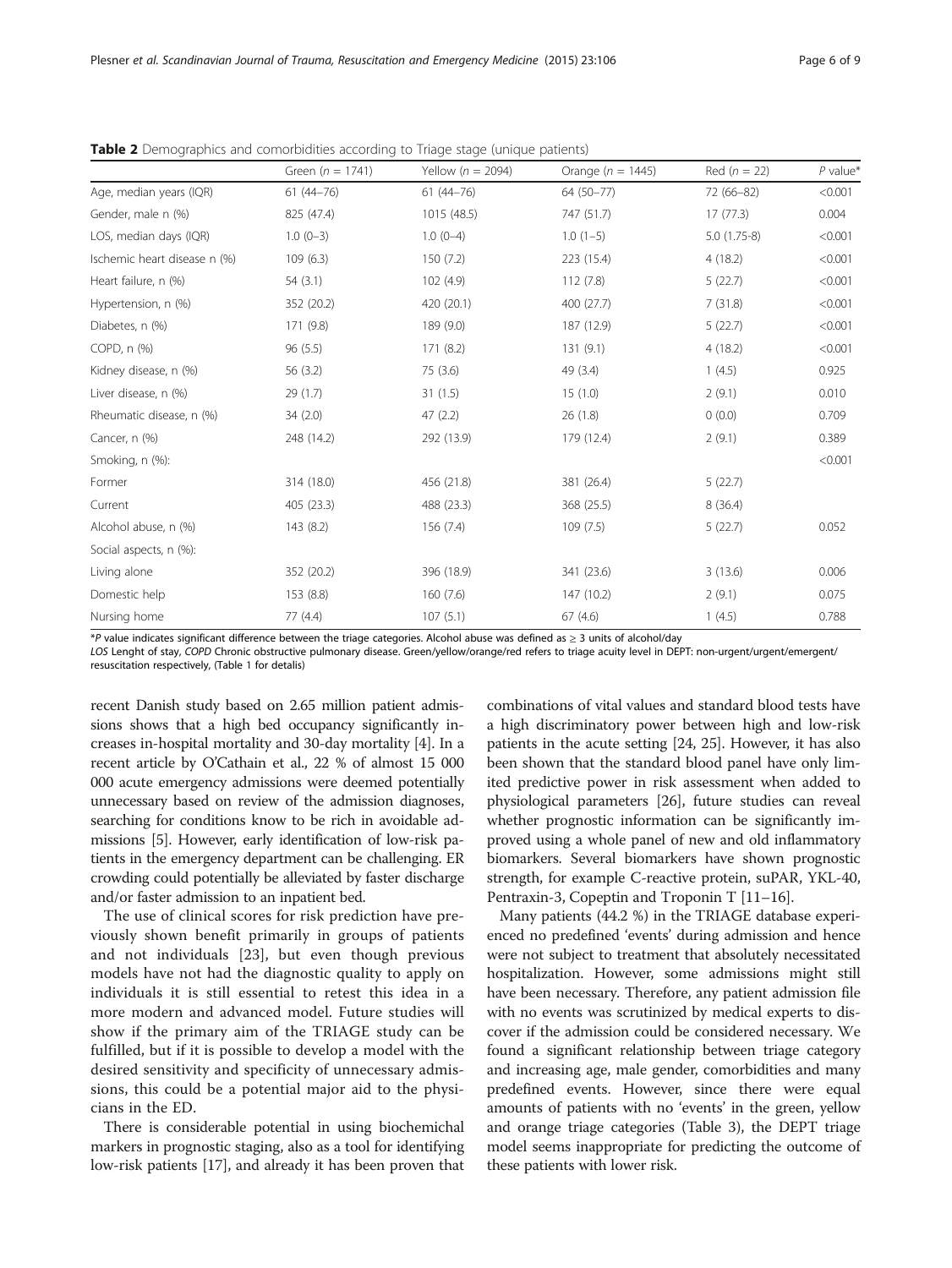| Panel A - Events qualifying for a necessary admission                                                                                                        | Green ( $n = 1978$ ) | Yellow ( $n = 2386$ ) | Orange ( $n = 1616$ ) | Red $(n = 25)$ | $p$ -value* |
|--------------------------------------------------------------------------------------------------------------------------------------------------------------|----------------------|-----------------------|-----------------------|----------------|-------------|
| No events, n (%)                                                                                                                                             | 904 (45.7)           | 1087 (45.6)           | 663 (41.0)            | 0(0)           | < 0.001     |
| Acute surgery, n (%)                                                                                                                                         | 51(2.6)              | 71(3.0)               | 80(5.0)               | 4(16)          | < 0.001     |
| Surgery during admission, n (%)                                                                                                                              | 125(6.3)             | 135(5.7)              | 115(7.1)              | 2(8)           | 0.305       |
| Non-scheduled surgery within 14 days, n (%)                                                                                                                  | 37(1.8)              | 46 (1.9)              | 37(2.3)               | 2(8)           | 0.145       |
| Trombolysis, n (%)                                                                                                                                           | 6(0.3)               | 11(0.5)               | 11(0.7)               | 0(0)           | 0.415       |
| Endovascular procedure, n (%)                                                                                                                                | 38 (1.9)             | 50(2.1)               | 133 (8.3)             | 2(8)           | < 0.001     |
| Antibiotics $> 24$ h within 7 days, n (%)                                                                                                                    | 367 (18.5)           | 575 (24.1)            | 284 (17.6)            | 9(36)          | < 0.001     |
| i.v.-treatment with diuretics $> 1$ times within 14 days, n (%)                                                                                              | 36(1.8)              | 84 (3.5)              | 73 (4.5)              | 12 (48)        | < 0.001     |
| Other i.v.-treatment $> 1$ times within 14 days, n (%)                                                                                                       | 414 (20.9)           | 487 (20.4)            | 318 (19.7)            | 14 (56)        | < 0.001     |
| Admissions lasting more than 3 days, not due to social<br>factors or complications due or to initiated treatments<br>or investigations within 30 days, n (%) | 465 (23.5)           | 672 (28.2)            | 513 (31.7)            | 18(72)         | < 0.001     |
| Endoscopy detecting GI bleeding within 7 days, n (%)                                                                                                         | 22(1.1)              | 13(0.5)               | 6(0.4)                | 0(0)           | 0.036       |
| Acute myocardial infarction within 30 days, n (%)                                                                                                            | 1(0.1)               | 3(0.1)                | 42 (2.6)              | 0(0)           | < 0.001     |
| Ventricular tachycardia within 30 days, n (%)                                                                                                                | 0(0)                 | 5(0.2)                | 13(0.8)               | 1(4)           | < 0.001     |
| Cardiac arrest within 30 days, n (%)                                                                                                                         | 5(0.2)               | 4(0.2)                | 6(0.4)                | 1(4)           | 0.002       |
| Stroke within 30 days, n (%)                                                                                                                                 | 11(0.6)              | 23(1.0)               | 22(1.4)               | 2(8)           | < 0.001     |
| Transitory Cerebral Ischemia within 30 days, n (%)                                                                                                           | 5(0.2)               | 14(0.6)               | 7(0.4)                | 0(0)           | 0.406       |
| Chronic obstructive pulmonary disease requiring non<br>invasive ventilation within 7 days, n (%)                                                             | 1(0.1)               | 12(0.5)               | 27(1.7)               | 3(12)          | < 0.001     |
| Transfer to another hospital (apart for rehabilitation)<br>within the current hospitalization, n (%)                                                         | 62(3.1)              | 90 (3.8)              | 188 (11.6)            | 7(28)          | < 0.001     |
| Admission to intensive care unit within 30 days, n (%)                                                                                                       | 5(0.2)               | 22(0.9)               | 47(2.9)               | 12(48)         | < 0.001     |
| Admission to intermediate-intensive care unit within 14<br>days, n (%)                                                                                       | 6(0.3)               | 28 (1.2)              | 53(3.3)               | 6(24)          | < 0.001     |
| Death within 30 days, n (%)                                                                                                                                  | 44 (2.2)             | 86 (3.6)              | 82(5.1)               | 7(28)          | < 0.001     |
| Panel B: Events, which identifies a high-risk patient                                                                                                        |                      |                       |                       |                |             |
| Admission to intensive care unit within 30 days or<br>semi-intensive care unit within 14 days, n (%)                                                         | 11(0.5)              | 43 (1.8)              | 90(5.6)               | 14 (56)        | < 0.001     |
| Death within 30 days, n (%)                                                                                                                                  | 44(2.2)              | 86 (3.6)              | 82(5.1)               | 7(28)          | < 0.001     |
|                                                                                                                                                              |                      |                       |                       |                |             |

<span id="page-6-0"></span>Table 3 Distribution of 'events' according to Triage stage

\*P value indicates significant difference between the triage categories. Green/yellow/orange/red refers to triage acuity level in DEPT: non-urgent/urgent/emergent/ resuscitation respectively, (Table [1](#page-2-0) for detalis)

# Strengths and limitations

An optimal score in an emergency department should be applicable in all patients as diagnoses might not be clear at patient arrival. However it is possible that the score varies between diagnoses and we have therefore planned subgroup analyses for the different disease categories. Patient inclusion covers many subgroups within internal medicine, surgery and neurology, which is significant strenght giving that the optimal score should be applicable in all patients. The current form of DEPT triage staging has been performed at the hospital for several years and was completely implemented and running steadily thoughout the study period. Earlier medical history was assessed by the patient file and not by questioning, which minimizes reporting bias. We had access to entries in the patient file even after eventual transfer to another hospital. Several investigators participated in extrating the events from the patient files, but each file was assessed by only one investigator and interobserver variability was not adressed. However, the frequency of reporting of events was similar across all investigators except for two events (trombolysis and admission to intensive care) and the differences were very small in absolute numbers, because few patients in the database encountered these two events. This variation is likely coincidence. We are aware that false measurements of vital signs are likely to have occurred as it would in normal clinical practice, but we have not evaluated interobserver agreement between the nurses who performed the measurements.

Nearly 6 % of admissions were not included and this constitutes a selection bias. Furthermore, there were few included patients in the 'red' triage group (0.4 %).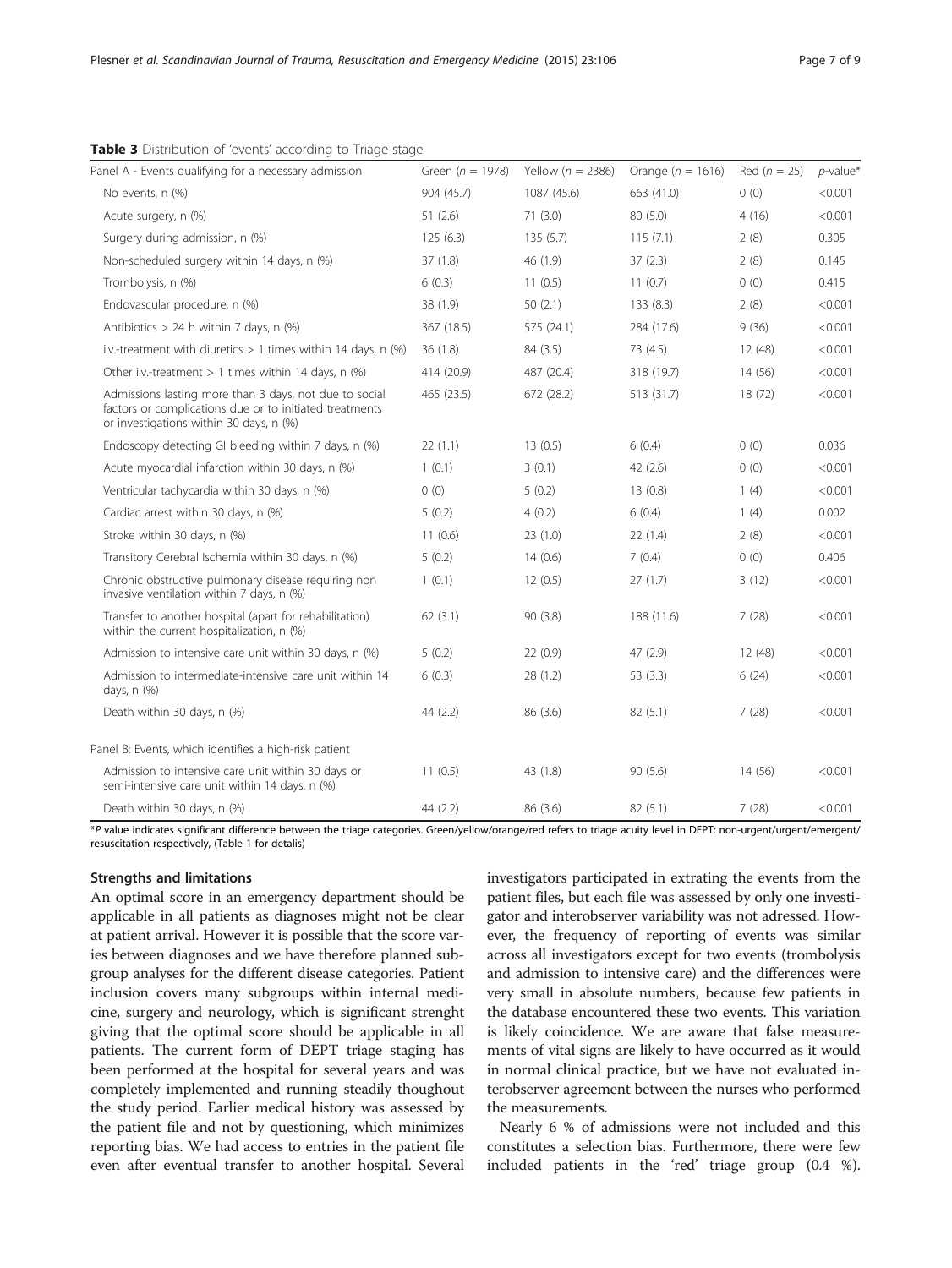<span id="page-7-0"></span>Therefore, we cannot extrapolate the biomarker levels in the red triage group into a general Danish high-risk population. A comparative analysis shows, that the nonincluded patients were generally more ill. It was evident during data collection, that it was often in the most acute patients that no additional blood sample was taken for the biobank. Additionally; in the capital region of Denmark, seriously injured patients are brought directly to a tertiary trauma centre in Copenhagen, which also means that hyperacute patients are underrepresented in the TRIAGE database. This means our final model will have serious limitations in identifying trauma patients. However importantly, only 3.8 % of the total admitted patients with no 'events' are missing from the TRIAGE database, which probably makes subsequent biomarker levels valid for the general population of low-risk patients admitted to a Danish hospital, keeping in mind that patients with blue triage category (minor complaints and injuries) are not included in the TRIAGE database as they did not fulfill our criteria of admission in the study. Finally, the TRIAGE database is limited since we did not record the precise time the patients spend in the ER before discharge or admission to an inpatient bed. However, these data are not needed to construct the TRIAGE algorithm, since we use 'events' as measurements of outcome. In future studies, when the TRIAGE model could be implemented in the clinic, we have to record ER admission time to conclude if the model has any positive impact on ER crowding as well as the cost effectiveness of the model.

# Time schedule and status

At present time, the database has been completed and further data processing (including the identification of unnecessary hospitalizations) will take place during 2015. Analysis of the biomarkers is on-going and is expected to be finished during 2015.

# Conclusions

The TRIAGE database has been completed and includes data and blood samples from 6005 unselected consecutive hospitalized patients, corresponding to 94.1 % of all admissions over a three month period. More than 40 % experienced no events and were therefore potentially unnecessary hospital admissions.

# Additional files

[Additional file 1: Table S1.](dx.doi.org/10.1186/s13049-015-0184-1) Vital values according to Triage stage. (DOCX 120 kb)

[Additional file 2: Table S2.](dx.doi.org/10.1186/s13049-015-0184-1) Characteristics of the included and not included admissions. (DOCX 127 kb)

#### Abbreviations

ED: Emergency department; LOS: Lenght of stay; COPD: Chronic obstructive pulmonary disease; SuPAR: Soluble urokinase plasminogen activator receptor; DEPT: Danish emergency process triage; ADAPT: Adaptive process triage; BP: Blood pressure; HR: Heart rate; RR: Respiratory rate; SpO<sub>2</sub>: Saturation of peripheral oxygen; Tp: Temperature; SD: Standard deviation; CI: Confidence interval.

#### Competing interests

The authors have nothing to declare.

#### Authors' contributions

KI is the primary initiator of the TRIAGE study, wrote the first draft of the protocol and instructed the emergency department prior to the study. LLP wrote the manuscript, performed the statistical analyses and participated in data collection. ASI, SL, TLN, RØ, PEW, IAS, MK participated in the collection of data and all critically revised the script. JLF, LK, LSR, GS, BKP, JEO and KI initated the TRIAGE study, participated with interpretation of the results of the present study and all critically revised the script. All authors read and approved the final version of the article.

#### Authors' information

Authors academic titles: Kasper Iversen MD DMSc, Jakob Lundager Forberg MD, Lars Køber MD Professor DMSc, Lars S. Rasmussen MD Professor DMSc, György Sölétormos MD DMSc, Bente Klarlund Pedersen MD Professor DMSc, Jesper Eugen-Olsen<sup>3</sup> Ph.D, Michael Kristensen MD. Louis Lind Plesner, Anne Kristine Servais Iversen, Sandra Langkjær, Ture Lange Nielsen, Rebecca Østervig, Peder Emil Warming and Idrees Ahmad Salam are all medical students.

#### Acknowledgements

LSR has received funding from the Tryg foundation.

#### Author details

<sup>1</sup>Department of Cardiology, Endocrinology and Nephrology, North Zealand Hospital, Copenhagen University Hospital, Copenhagen, Denmark. <sup>2</sup> Department of Cardiology, Herlev Hospital, Copenhagen University Hospital Copenhagen, Denmark. <sup>3</sup> Clinical Research Centre, Copenhagen University Hospital Hvidovre, Copenhagen, Denmark. <sup>4</sup>Emergency Department, North Zealand Hospital, Copenhagen University Hospital, Copenhagen, Denmark. 5 Department of Cardiology, Rigshospitalet, Copenhagen University Hospital, Copenhagen, Denmark. <sup>6</sup>Department of Anaesthesia, Centre of Head and Orthopaedics, Rigshospitalet, University of Copenhagen, Copenhagen, Denmark. <sup>7</sup>Department of Clinical Biochemistry, North Zealand Hospital Copenhagen University Hospital, Copenhagen, Denmark. <sup>8</sup>Centre of Inflammation and Metabolism (CIM) and Centre for Physical Activity Research (CFAS), Rigshospitalet, Copenhagen University Hospital, Copenhagen, Denmark.

#### Received: 30 June 2015 Accepted: 12 November 2015 Published online: 01 December 2015

#### References

- 1. Statistics Denmark [[www.statbank.dk](http://www.statbank.dk/)]. Accessed June 12, 2015.
- 2. Carter EJ, Pouch SM, Larson EL. The relationship between emergency department crowding and patient outcomes: A systematic review. J Nurs Sch. 2014;46:106–15.
- 3. Sprivulis PC, Da Silva JA, Jacobs IG, Frazer AR, Jelinek GA. The association between hospital overcrowding and mortality among patients admitted via Western Australian emergency departments. Med J Aust. 2006;184:208–12.
- 4. Madsen F, Ladelund S, Linneberg A. High levels of bed occupancy associated with increased inpatient and thirty-day hospital mortality in Denmark. Health Aff (Millwood). 2014;33:1236–44.
- 5. O'Cathain A, Knowles E, Maheswaran R, Pearson T, Turner J, Hirst E, et al. A system-wide approach to explaining variation in potentially avoidable emergency admissions- national ecological study. BMJ Qual Saf. 2014;23:47–55.
- 6. Trentino KM, Swain SG, Burrows SA, Sprivulis PC, Daly FFS. Measuring the incidence of hospital-acquired complications and their effect on length of stay using CHADx. Med J Aust. 2013;199:543–7.
- 7. Basse L, Thorbøl JE, Løssl K, Kehlet H. Colonic surgery with accelerated rehabilitation or conventional care. Dis Colon Rectum. 2004;47:271–7. 277–8.
- 8. Shewale JB, Correa AM, Baker CM, Villafane-Ferriol N, Hofstetter WL, Jordan VS, et al. Impact of a fast-track esophagectomy protocol on esophageal cancer patient outcomes and hospital charges. Ann Surg. 2014;00:1–10.
- 9. Robertson-Steel I. Evolution of triage systems. Emerg Med J. 2006;23:154–5.